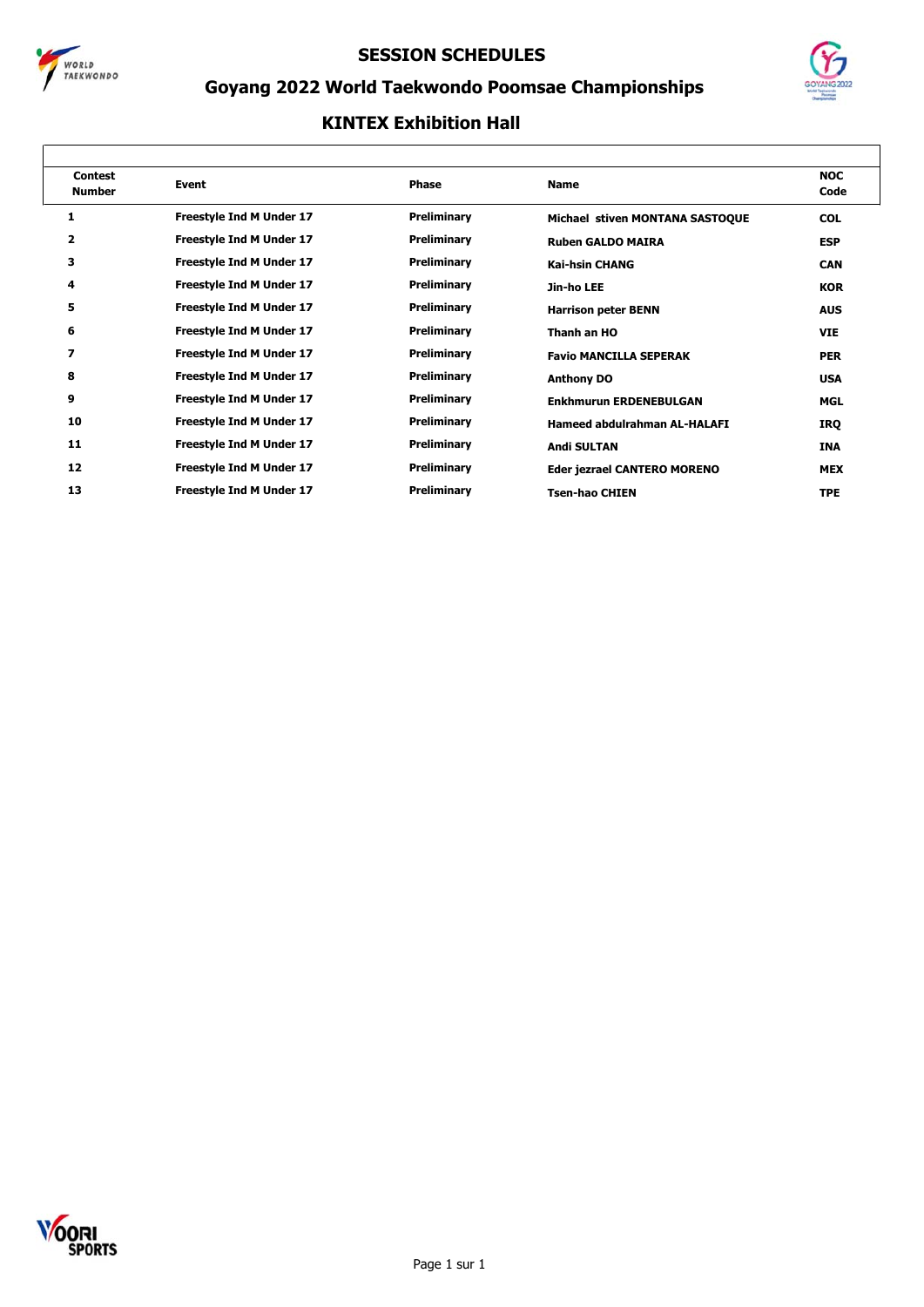



# **Goyang 2022 World Taekwondo Poomsae Championships**

| <b>Contest</b><br><b>Number</b> | <b>Event</b>                   | <b>Phase</b>       | <b>Name</b>                        | <b>NOC</b><br>Code |
|---------------------------------|--------------------------------|--------------------|------------------------------------|--------------------|
| 1                               | Freestyle Ind M Over 17        | <b>Preliminary</b> | <b>Petar UGRINSKI</b>              | <b>BUL</b>         |
| 2                               | Freestyle Ind M Over 17        | <b>Preliminary</b> | Ahmed HASSAN MOKHTAR ABOUSHADY     | <b>EGY</b>         |
| з                               | Freestyle Ind M Over 17        | Preliminary        | <b>Sebastian MERAN ROSARIO</b>     | <b>DOM</b>         |
| 4                               | <b>Freestyle Ind M Over 17</b> | <b>Preliminary</b> | <b>Michael CHIU</b>                | <b>USA</b>         |
| 5                               | Freestyle Ind M Over 17        | <b>Preliminary</b> | <b>Darren YAP</b>                  | <b>WT</b>          |
| 6                               | <b>Freestyle Ind M Over 17</b> | Preliminary        | <b>Namhoon LEE</b>                 | <b>KOR</b>         |
| 7                               | Freestyle Ind M Over 17        | Preliminary        | <b>Christian KAMPHUIS</b>          | <b>FIN</b>         |
| 8                               | Freestyle Ind M Over 17        | <b>Preliminary</b> | Pema gyacho SHERPA.                | <b>IND</b>         |
| 9                               | Freestyle Ind M Over 17        | <b>Preliminary</b> | <b>Elian ORTEGA VELASQUEZ</b>      | <b>NCA</b>         |
| 10                              | <b>Freestyle Ind M Over 17</b> | Preliminary        | <b>Leandro augusto RODRIGUEZ</b>   | <b>COL</b>         |
| 11                              | Freestyle Ind M Over 17        | Preliminary        | <b>Manuel alejandro PAZ ROMERO</b> | <b>ESP</b>         |
| 12                              | <b>Freestyle Ind M Over 17</b> | <b>Preliminary</b> | Joao SOUSA                         | <b>BRA</b>         |
| 13                              | Freestyle Ind M Over 17        | <b>Preliminary</b> | <b>Alessandro MAZZOLA</b>          | <b>ITA</b>         |
| 14                              | <b>Freestyle Ind M Over 17</b> | Preliminary        | <b>Ho duy TRAN</b>                 | <b>VIE</b>         |
| 15                              | Freestyle Ind M Over 17        | Preliminary        | <b>Andreas bregnballe SORENSEN</b> | <b>DEN</b>         |
| 16                              | Freestyle Ind M Over 17        | <b>Preliminary</b> | <b>Geovanny MORALES</b>            | <b>GUA</b>         |
| 17                              | Freestyle Ind M Over 17        | <b>Preliminary</b> | <b>Ching-tung HUANG</b>            | <b>TPE</b>         |
| 18                              | Freestyle Ind M Over 17        | Preliminary        | Caleb takeyshi PANDAL BUSTOS       | <b>PER</b>         |
| 19                              | Freestyle Ind M Over 17        | Preliminary        | <b>Jinsu HA</b>                    | <b>CAN</b>         |
| 20                              | Freestyle Ind M Over 17        | <b>Preliminary</b> | <b>Darius VENERABLE</b>            | PHI                |
| 21                              | Freestyle Ind M Over 17        | <b>Preliminary</b> | <b>William ARROYO</b>              | <b>MEX</b>         |
| 22                              | <b>Freestyle Ind M Over 17</b> | Preliminary        | <b>Jules BERGER</b>                | <b>GER</b>         |
| 23                              | Freestyle Ind M Over 17        | <b>Preliminary</b> | Seiya HIGASHIJIMA                  | <b>JPN</b>         |
|                                 |                                |                    |                                    |                    |

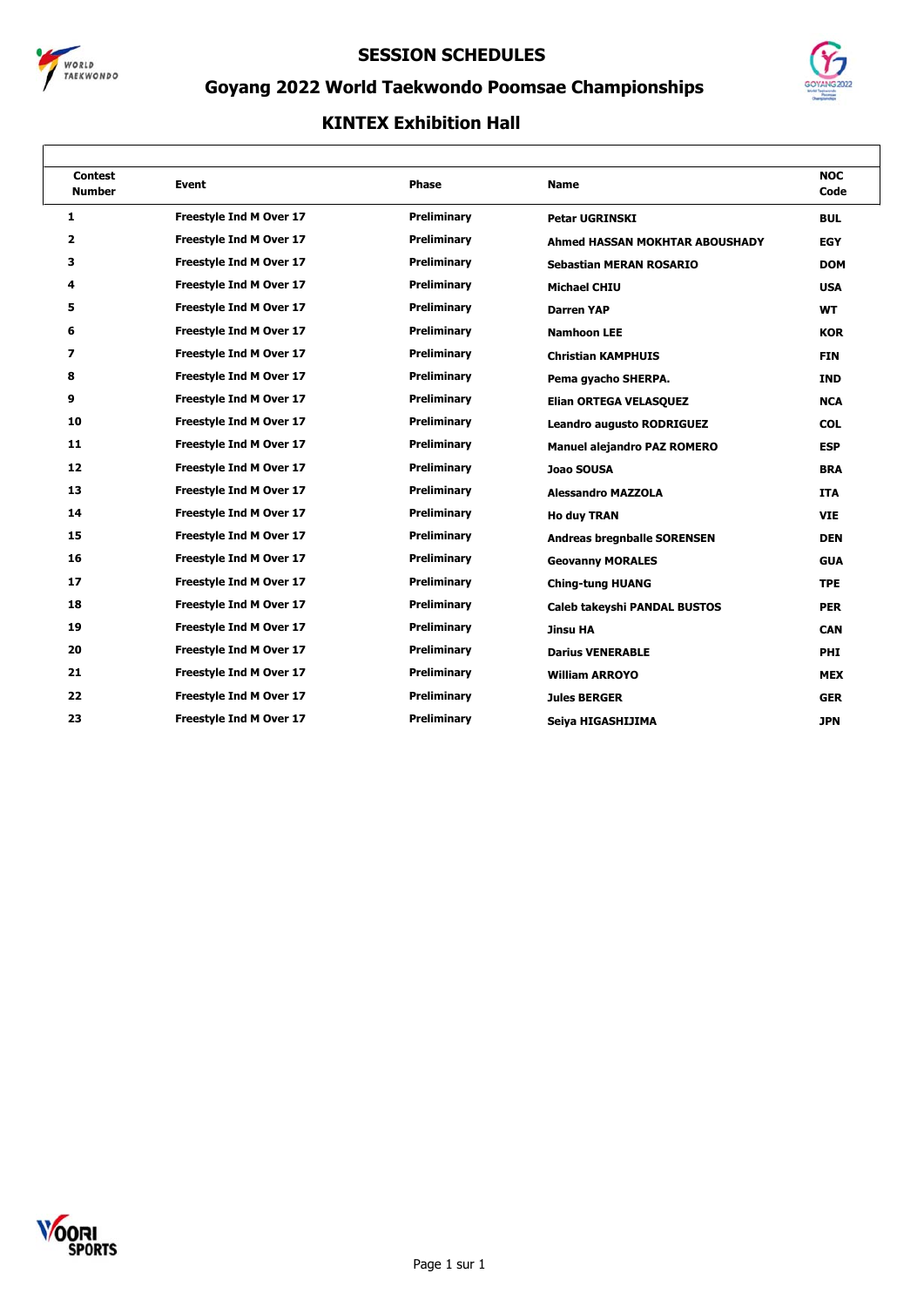



# **Goyang 2022 World Taekwondo Poomsae Championships**

| <b>Contest</b><br><b>Number</b> | Event                           | Phase       | <b>Name</b>                          | <b>NOC</b><br>Code |
|---------------------------------|---------------------------------|-------------|--------------------------------------|--------------------|
| 1                               | <b>Freestyle Ind F Under 17</b> | Preliminary | <b>Rachel LEE</b>                    | <b>CAN</b>         |
| 2                               | <b>Freestyle Ind F Under 17</b> | Preliminary | <b>Gian LEGASPI</b>                  | <b>USA</b>         |
| 3                               | <b>Freestyle Ind F Under 17</b> | Preliminary | <b>Nocole tatiana BELTRAN SUAREZ</b> | <b>COL</b>         |
| 4                               | <b>Freestyle Ind F Under 17</b> | Preliminary | <b>Cindy ABAD</b>                    | <b>MEX</b>         |
| 5                               | <b>Freestyle Ind F Under 17</b> | Preliminary | Yu-jan HSU                           | <b>TPE</b>         |
| 6                               | <b>Freestyle Ind F Under 17</b> | Preliminary | <b>Ngoc tuyet sang CHAU</b>          | <b>VIE</b>         |
| 7                               | <b>Freestyle Ind F Under 17</b> | Preliminary | <b>Han-sol JANG</b>                  | <b>KOR</b>         |
| 8                               | <b>Freestyle Ind F Under 17</b> | Preliminary | Laya fathima CHELLIKKATTIL           | <b>IND</b>         |
| 9                               | <b>Freestyle Ind F Under 17</b> | Preliminary | <b>Annabel LYNCH</b>                 | <b>AUS</b>         |
| 10                              | <b>Freestyle Ind F Under 17</b> | Preliminary | <b>Irea ABUIN SANCHEZ</b>            | <b>ESP</b>         |
| 11                              | <b>Freestyle Ind F Under 17</b> | Preliminary | <b>Adina MACHWIRTH</b>               | <b>GER</b>         |

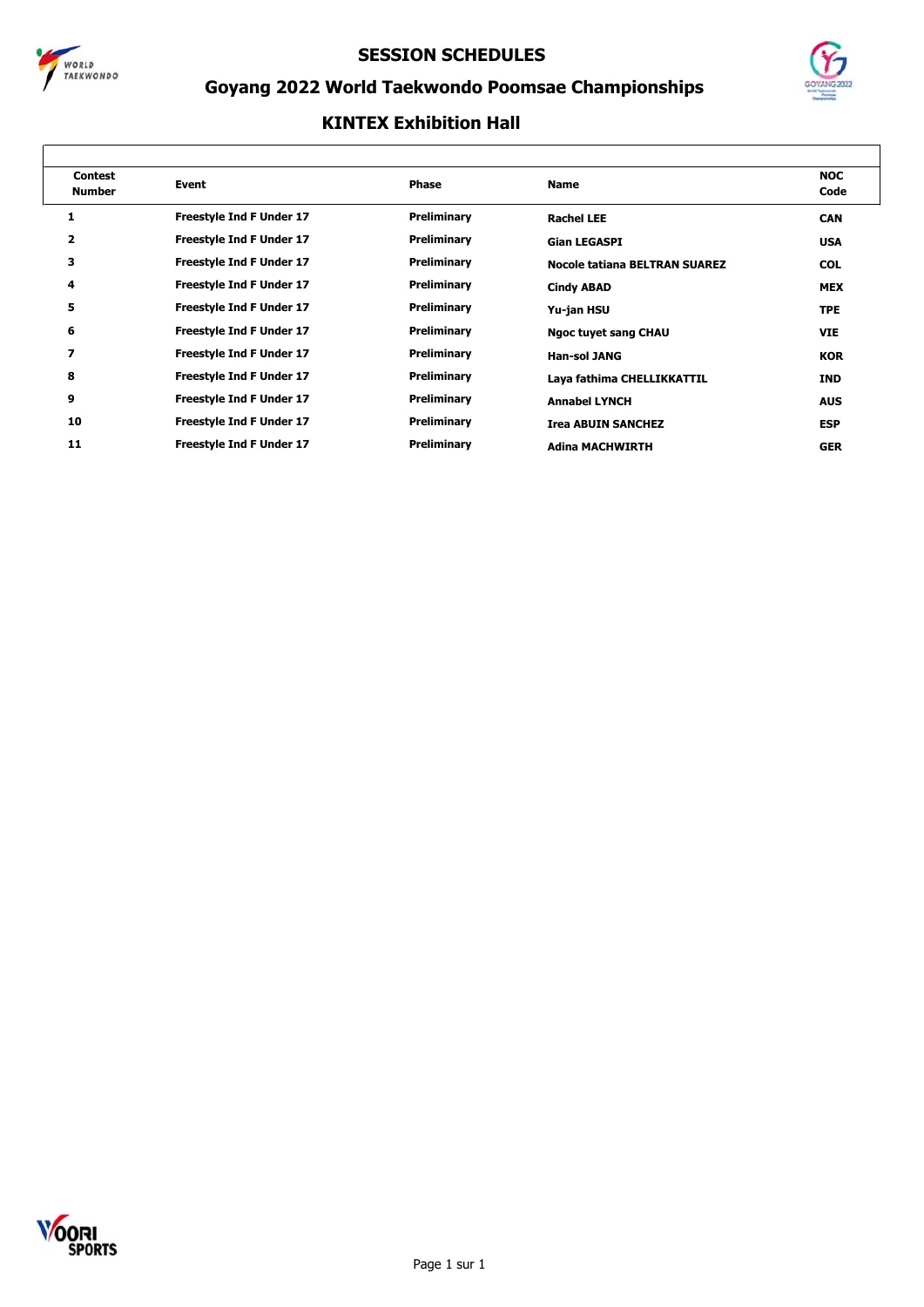



# **Goyang 2022 World Taekwondo Poomsae Championships**

| <b>Contest</b><br><b>Number</b> | <b>Event</b>                   | <b>Phase</b>       | <b>Name</b>                  | <b>NOC</b><br>Code |
|---------------------------------|--------------------------------|--------------------|------------------------------|--------------------|
| 1                               | <b>Freestyle Ind F Over 17</b> | Preliminary        | <b>Nicole MACIEL MARCOS</b>  | <b>BRA</b>         |
| 2                               | <b>Freestyle Ind F Over 17</b> | Preliminary        | <b>Geeta YADAV</b>           | <b>IND</b>         |
| з                               | Freestyle Ind F Over 17        | Preliminary        | <b>Alejandra HIGUEROS</b>    | <b>GUA</b>         |
| 4                               | <b>Freestyle Ind F Over 17</b> | Preliminary        | <b>Eva SANDERSEN</b>         | <b>DEN</b>         |
| 5                               | <b>Freestyle Ind F Over 17</b> | <b>Preliminary</b> | <b>Yuiko NIWA</b>            | <b>JPN</b>         |
| 6                               | <b>Freestyle Ind F Over 17</b> | Preliminary        | <b>Badam LKHAGVA</b>         | <b>MGL</b>         |
| 7                               | Freestyle Ind F Over 17        | Preliminary        | <b>Celia GARCIA BLANCO</b>   | <b>ESP</b>         |
| 8                               | <b>Freestyle Ind F Over 17</b> | Preliminary        | <b>Hsin-ya CHEN</b>          | <b>TPE</b>         |
| 9                               | <b>Freestyle Ind F Over 17</b> | Preliminary        | <b>Kohler LESLIE</b>         | <b>FRA</b>         |
| 10                              | <b>Freestyle Ind F Over 17</b> | Preliminary        | Ye eun CHA                   | <b>KOR</b>         |
| 11                              | <b>Freestyle Ind F Over 17</b> | Preliminary        | <b>Ganatalla HAMED</b>       | <b>EGY</b>         |
| 12                              | <b>Freestyle Ind F Over 17</b> | Preliminary        | Janna dominique OLIVA        | <b>PHI</b>         |
| 13                              | Freestyle Ind F Over 17        | Preliminary        | <b>Michelle LEE</b>          | <b>CAN</b>         |
| 14                              | Freestyle Ind F Over 17        | Preliminary        | <b>Mirabella MATE</b>        | <b>HUN</b>         |
| 15                              | <b>Freestyle Ind F Over 17</b> | Preliminary        | <b>Giuditta CARLINI</b>      | <b>ITA</b>         |
| 16                              | <b>Freestyle Ind F Over 17</b> | Preliminary        | <b>Tena SMILJANIC</b>        | <b>CRO</b>         |
| 17                              | Freestyle Ind F Over 17        | Preliminary        | <b>Cecilia LEE</b>           | <b>MEX</b>         |
| 18                              | Freestyle Ind F Over 17        | Preliminary        | <b>Phan khanh han NGUYEN</b> | <b>VIE</b>         |
| 19                              | Freestyle Ind F Over 17        | Preliminary        | <b>Adalis MUNOZ</b>          | <b>USA</b>         |

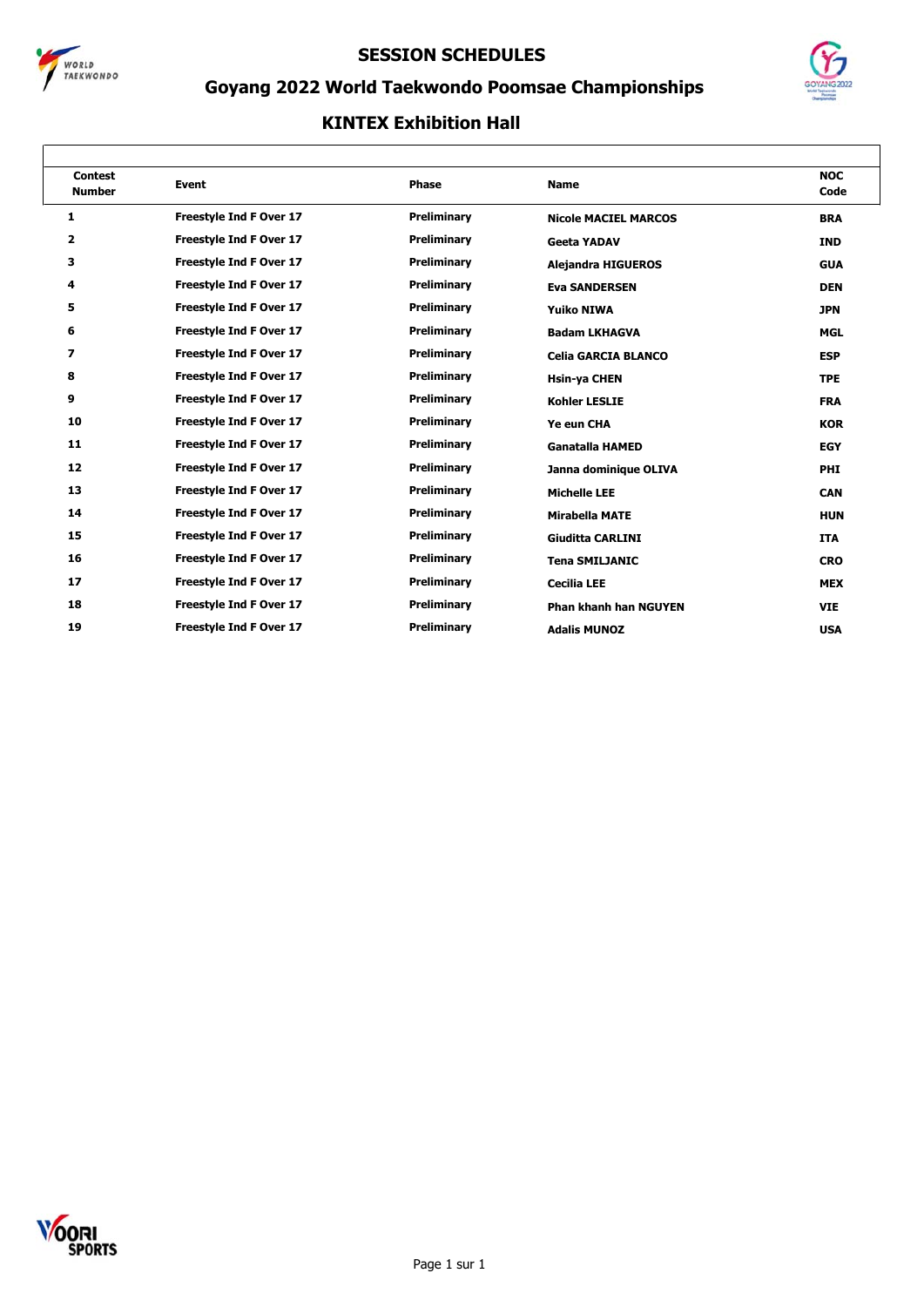



# **Goyang 2022 World Taekwondo Poomsae Championships**

| <b>Contest</b><br><b>Number</b> | Event                          | Phase       | <b>Name</b>                  | <b>NOC</b><br>Code |
|---------------------------------|--------------------------------|-------------|------------------------------|--------------------|
| 1                               | <b>Freestyle Pair Under 17</b> | Preliminary | <b>B.q. TA, H.c.g NGUYEN</b> | <b>VIE</b>         |
| 2                               | <b>Freestyle Pair Under 17</b> | Preliminary | J.a. CERVERA, M. ARELLANO    | <b>MEX</b>         |
| 3                               | <b>Freestyle Pair Under 17</b> | Preliminary | D. KIM, A. DEGUZMAN          | <b>USA</b>         |
| 4                               | <b>Freestyle Pair Under 17</b> | Preliminary | F. VARILLAS, F. MANCILLA     | <b>PER</b>         |
| 5                               | <b>Freestyle Pair Under 17</b> | Preliminary | N.t. BELTRAN, M.s. MONTANA   | <b>COL</b>         |
| 6                               | <b>Freestyle Pair Under 17</b> | Preliminary | T.a.h AL-HAL, H.a. AL-HALA   | IRQ                |
| 7                               | <b>Freestyle Pair Under 17</b> | Preliminary | R. GALDO MAI, I. ABUIN SAN   | <b>ESP</b>         |
| 8                               | <b>Freestyle Pair Under 17</b> | Preliminary | B KIM, D.y. KIM              | <b>KOR</b>         |
| 9                               | <b>Freestyle Pair Under 17</b> | Preliminary | A. VAN, C.t. CHO             | <b>CAN</b>         |
| 10                              | <b>Freestyle Pair Under 17</b> | Preliminary | Y.h. WU, Y.h. CHANG          | <b>TPE</b>         |

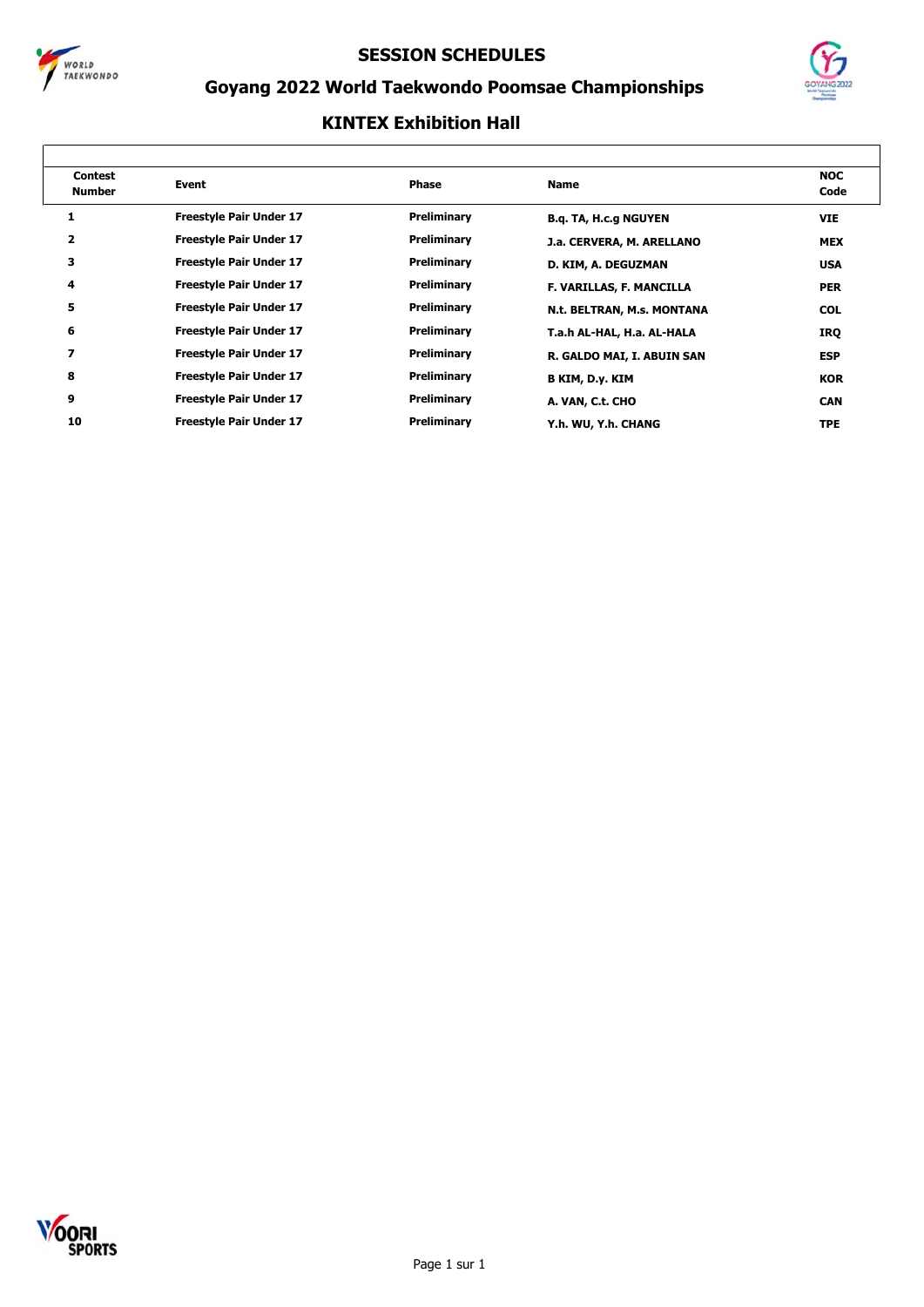



# **Goyang 2022 World Taekwondo Poomsae Championships**

| <b>Contest</b><br><b>Number</b> | <b>Event</b>                  | Phase       | <b>Name</b>                | <b>NOC</b><br>Code |
|---------------------------------|-------------------------------|-------------|----------------------------|--------------------|
| 1                               | <b>Freestyle Pair Over 17</b> | Preliminary | A. MUNOZ, M.j. PASCUA      | <b>USA</b>         |
| 2                               | <b>Freestyle Pair Over 17</b> | Preliminary | M.k. SHAH, V. THAKUR       | <b>IND</b>         |
| 3                               | <b>Freestyle Pair Over 17</b> | Preliminary | C. LEE, W. ARROYO          | <b>MEX</b>         |
| 4                               | <b>Freestyle Pair Over 17</b> | Preliminary | M. SAMPOGNAR, V. ARLOTTI   | <b>ITA</b>         |
| 5                               | <b>Freestyle Pair Over 17</b> | Preliminary | S. BEHN, T.n.p VUONG       | <b>GER</b>         |
| 6                               | <b>Freestyle Pair Over 17</b> | Preliminary | J.f. CRISOST, J.k. MACARIO | <b>PHI</b>         |
| 7                               | <b>Freestyle Pair Over 17</b> | Preliminary | J. HA, M. LEE              | <b>CAN</b>         |
| 8                               | <b>Freestyle Pair Over 17</b> | Preliminary | K. SONG, S.j. PARK         | <b>KOR</b>         |
| 9                               | <b>Freestyle Pair Over 17</b> | Preliminary | C.t. HUANG, H.y. CHEN      | <b>TPE</b>         |
| 10                              | <b>Freestyle Pair Over 17</b> | Preliminary | J.d. BUSTAMA, T. LEON VALE | <b>COL</b>         |
| 11                              | <b>Freestyle Pair Over 17</b> | Preliminary | M.a. PAZ ROM, B. DI MARTIN | <b>ESP</b>         |
| 12                              | <b>Freestyle Pair Over 17</b> | Preliminary | T.v. CHAU, D.k. TRAN       | <b>VIE</b>         |
| 13                              | <b>Freestyle Pair Over 17</b> | Preliminary | F. MOHAMED E, M. WAEL ELSA | <b>EGY</b>         |

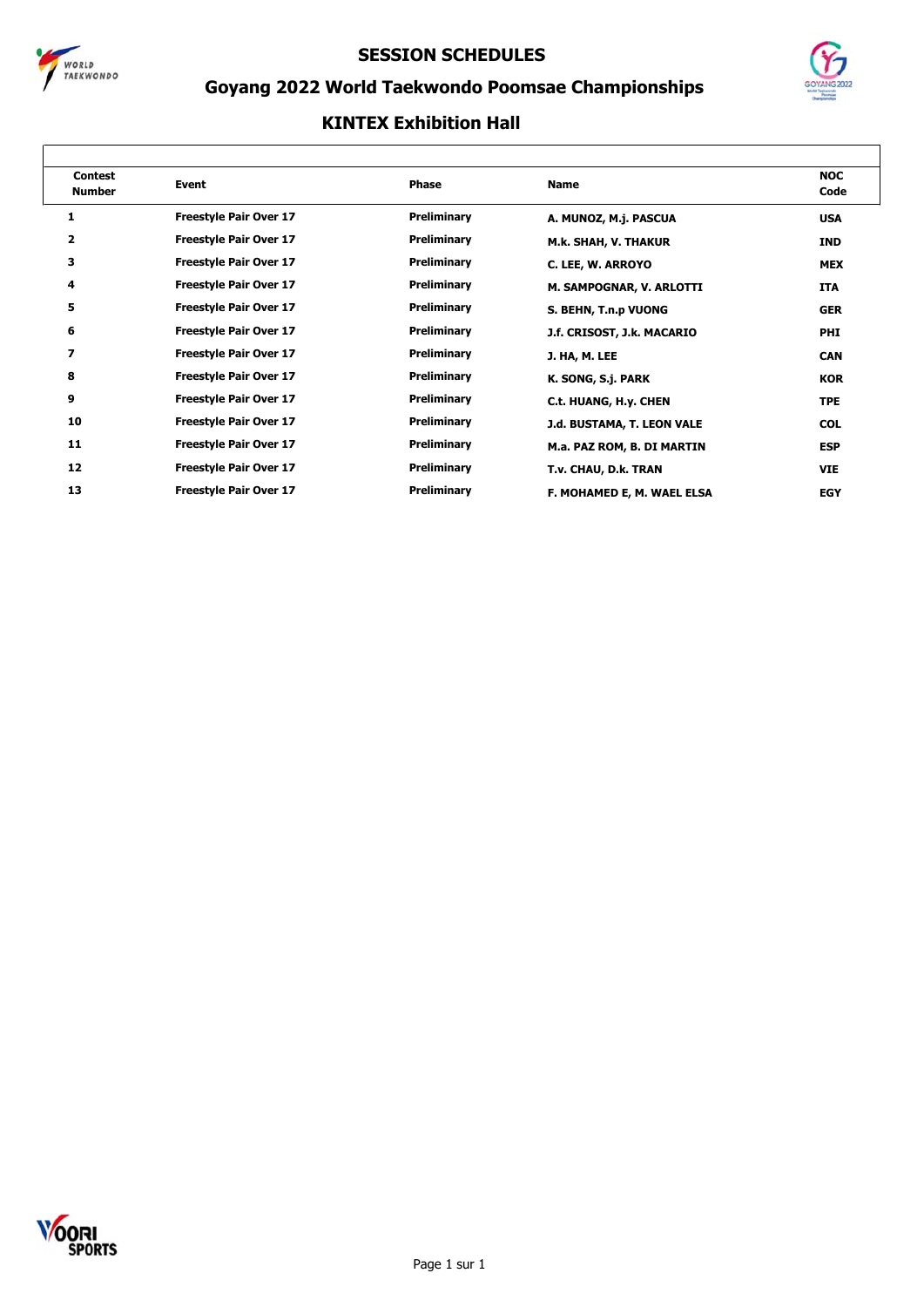



# **Goyang 2022 World Taekwondo Poomsae Championships**

| <b>Contest</b><br><b>Number</b> | Event                                | Phase       | <b>Name</b>                         | <b>NOC</b><br>Code |
|---------------------------------|--------------------------------------|-------------|-------------------------------------|--------------------|
|                                 | <b>Freestyle Mixed Team Under 17</b> | Preliminary | <b>Korea National Team</b>          | <b>KOR</b>         |
|                                 | <b>Freestyle Mixed Team Under 17</b> | Preliminary | <b>Canada National Team</b>         | <b>CAN</b>         |
| з                               | <b>Freestyle Mixed Team Under 17</b> | Preliminary | <b>USA National Team</b>            | <b>USA</b>         |
| 4                               | <b>Freestyle Mixed Team Under 17</b> | Preliminary | <b>SPAIN NATIONAL TEAM</b>          | <b>ESP</b>         |
| 5                               | <b>Freestyle Mixed Team Under 17</b> | Preliminary | <b>Vietnam National Team</b>        | <b>VIE</b>         |
| 6                               | <b>Freestyle Mixed Team Under 17</b> | Preliminary | <b>Chinese Taipei National Team</b> | <b>TPE</b>         |
|                                 |                                      |             |                                     |                    |